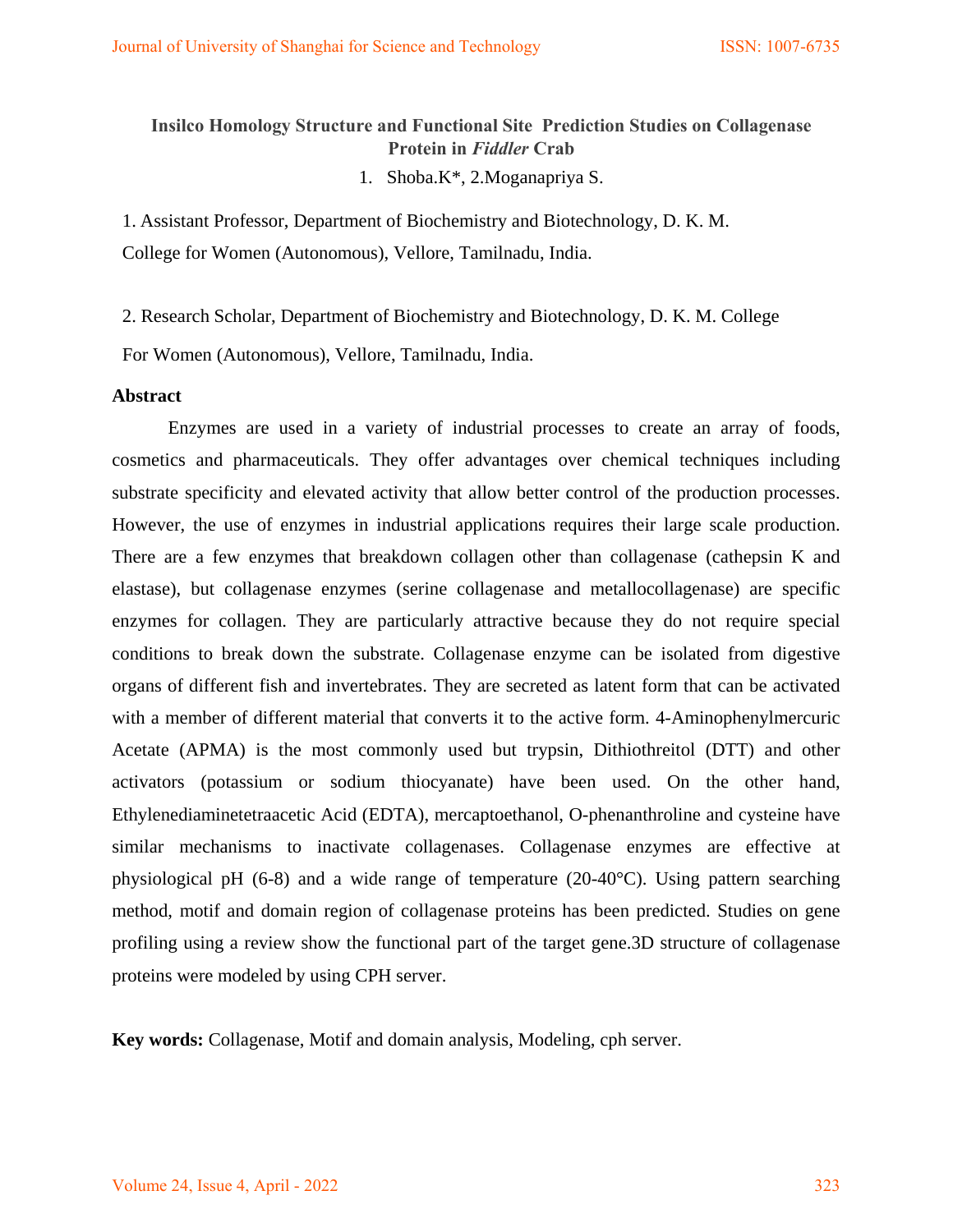# **INTRODUCTION**

Fiddler crabs are named because of the extreme difference in the size of the claws of the male, with the larger claw resembling a fiddle. Several types of fiddler crabs are common to Rhode Island. All fiddler crabs are similar in shape, having a smooth carapace and a squareshaped body  $\left[1\right]$ . The eyes are located at the end of two long and slender, movable eyestalks located in the center of the carapace. The state also hosts a similar species called the marsh crab (*Sesarma spp.*). The marsh crab has two small, equal-sized claws and a square back with eyestalks on the outer corners of the carapace. Marsh crabs burrow with fiddler crabs, and although they are herbivores, they sometimes prey on the fiddlers. Fiddler crabs are the little crabs found living in burrows near the water's edge. The entrance to the burrow waving the larger claw in an effort to attract a female. Fiddler crabs are colonial, often living together in large clusters [2]. Territorial fighting occurs between the males, and they will go to extremes to defend their burrows.

The fiddler crab can stay out of the water in damp ground for months at a time. They have gills for breathing in the water, but they also have a primitive lung, which enables them to live on land. Collagenases are useful as reagents in pharmaceutical applications and can also assist in purification and truncation of collagen at a unique site. Collagenase itself has plastic surgery applications, such as enzymatic debridement. For example, particular applications include digesting connective tissues and releasing embedded cells large second claw of the male fiddler crab is known as a secondary sexual characteristic and is used to attract a mate during the breeding season as well as to protect territories. The male crab will stand by without destroying cell membrane and other essential structures  $^{[3]}$ . The unique site for collagen is the  $3/4$ ,  $1/4$  site. Collagen is around 1000 amino acids long and is formed by three strands intertwining to form a triple helix. True collagenases cleave collagen at around 750 amino acids to produce a 3/4 and a 1/4 fragment (crab collagenase does this at a site slightly different than mammalian collagenases. Clostridium histolyticum does not provide such cleavage, as it is just a nonspecific protease that degrades collagen, but not specifically).Collagenases are also useful as laundry detergent additives, since protein stains are sensitive to collagenolytic activity.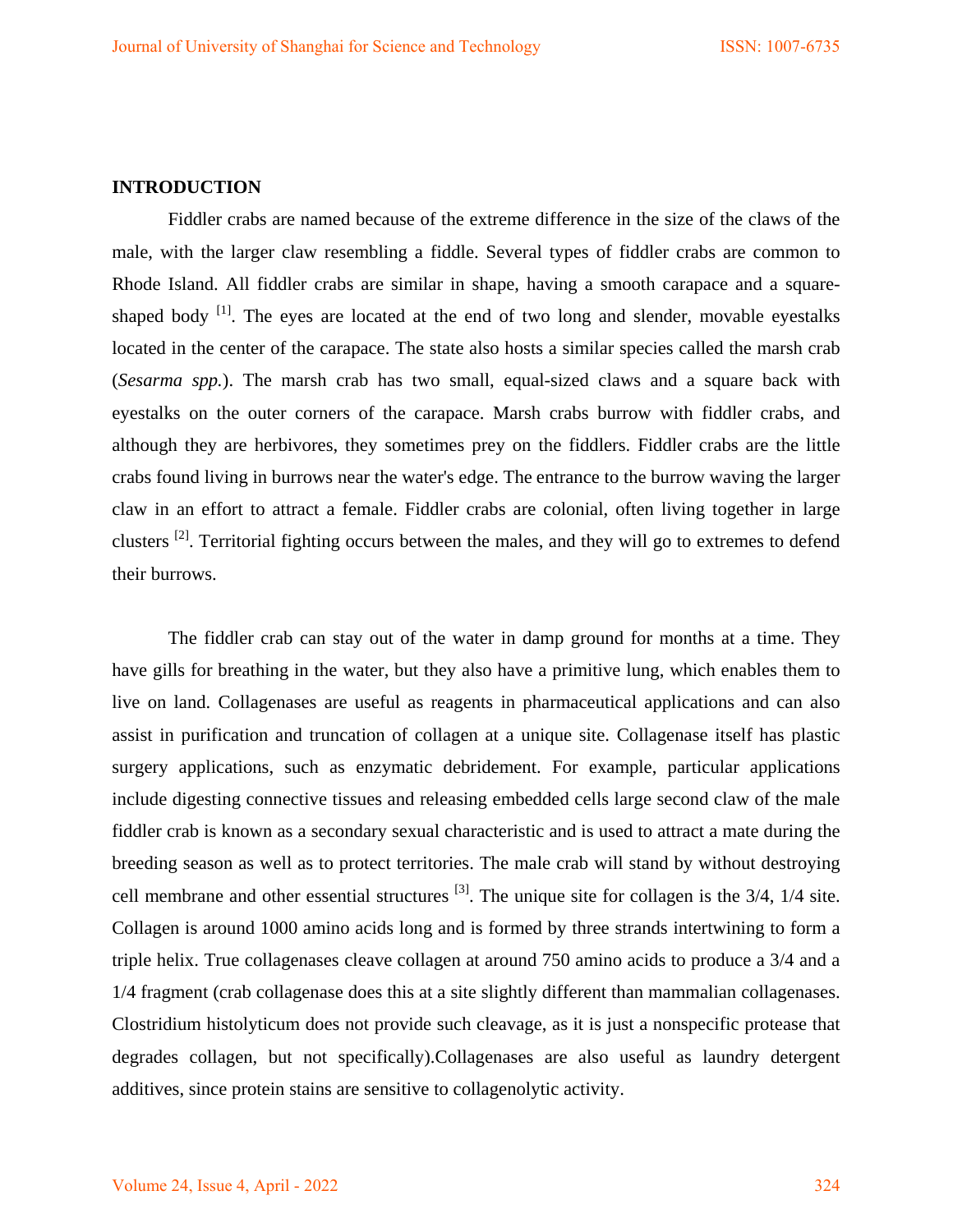Collagen is the specific collagenase substrate and is found in the connective tissues of animals, making up approximately 30% of the protein in the human body. It consists of three peptide chains wound in a triple helix structure that offer support to both cells and tissues. These peptide chains are in the sequence of Glycine -X-Y, with X and Y often proline and hydroxyproline and are usually stabilized by hydrogen bonding being in interand intramolecular cross-links. In mammals, some 21 collagen types have been identified while twenty eight distinct collagen types have been identified in the human body  $[4]$ .

Collagens have been classified based on the expression of different genes during tissue construction [5]. Collagen type I is the most common type that is found in bone, tendon, skin and ligaments, while collagen type III is the second most common and is found in elastic tissues such as blood vessels and various internal organs . The abundance of types V and XI are low but they are found associated with the types I and II in bone and cartilage as well as in other tissues. Very few enzymes are capable of breaking down the complex triple helix structure of collagen. The enzymes that are capable of degrading collagen (including cathepsin and elastase) are known generally as collagenolytic enzymes. Cathepsin K cleaves collagen type I in an acidic medium .Elastase is the most well-studied collagenolytic enzyme and is considered a serine protease enzyme. It is principally responsible for the breakdown of elastin (a highly viscous insoluble protein found in connective tissue). Together with collagenase, they determine the mechanical properties of connective tissue by cleaving particular peptide bonds [6].

Collagenase enzymes, as specific enzymes for the collagen substrate, have been isolated and characterized from both microbial cells and animal tissues. Microbial collagenases have been recovered from pathogenic microorganisms, principally Clostridium histolyticum. These collagenases split each polypeptide chain of collagen at multiple sites. They are thought to function as an exotoxin, causing hydrolysis of collagen in the host cells and disrupting metabolism in connective tissues. Bacterial collagenases are quite versatile, being capable of hydrolyzing both water-insoluble native collagens and water-soluble denatured collagens<sup>[7]</sup> .While much of the research with microbial collagenases has focused on a single species, tissue collagenases have been isolated and characterized from a number of different tissues in many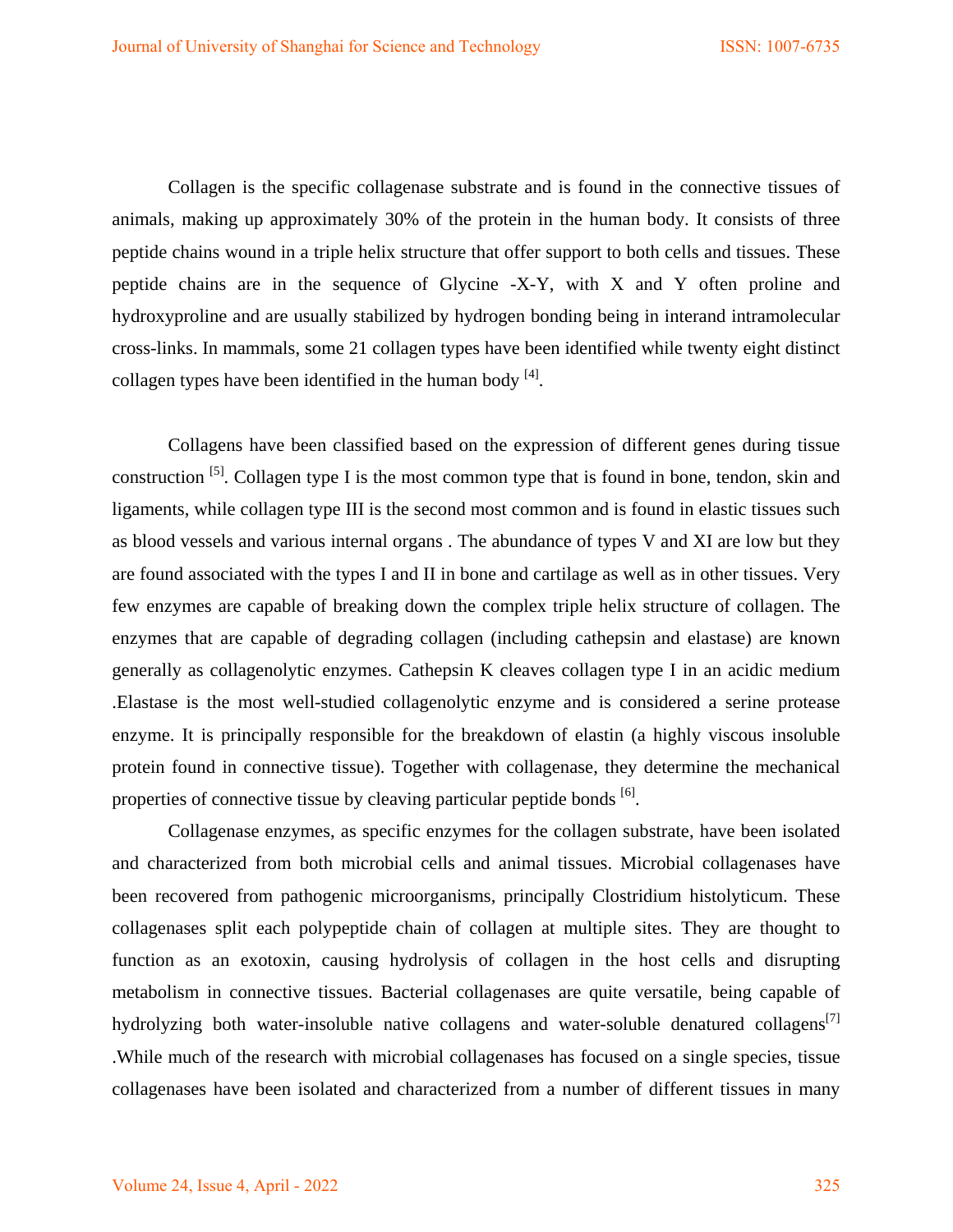animals. Since tissue collagenases are digestive enzymes, they are commonly isolated from the digestive tracts of various fish and invertebrates including: tadpole tailfin, rabbit skin, rat uterus, rheumatoid synovial tissue, mouse bones, crabs. Electrophoresis is used to characterize collagenase, principally by estimating molecular weight. Reported molecular weights vary significantly based on the enzyme type (serine or metallocollagenase) and the source (microbial or animal tissue). Harper et al. (1965) isolated two collagenases from Clostridium histolyticum with molecular weights of 105 and 57 kDa. Bond and Van Wart (1984) isolated six different collagenases from the same species with molecular weights ranging from  $68-128$  kDa  $^{8}$ .

Collagenases are secreted as zymogens or inactive enzyme precursors. These latent enzymes require a change in structure (or activation) to achieve collagenolytic activity. Inactive forms of collagenase may, also, be present due to interaction with other molecules or inhibitors and cleaving the linkages between inhibitors and collagenases may be necessary to generate collagenolytic activity  $^{[9]}$ . Thus, addition of activators and control of inhibitors during extraction and purification of collagenase becomes critical. In any process used to isolate collagenases, it is crucial to avoid denaturation of the enzyme and maintain its activity. While a number of structures serve as activators or inhibitors, temperature and pH are considered to be the most important factors in retaining collagenolytic activity  $[10-11]$ .

### **MATERIALS AND METHODS**

### **Sequence Retrieval system**

The Collagenase protein sequence was retrieved from NCBI in order to perform motif and protein modeling prediction.

## **Motif prediction**

The retrieved protein sequence was applied in to advanced HTH (Helix –Trun-Helix) motif sequence regions in order to find out the functional part of the sequences.

#### **RESULTS**

Collagenase >gi|2982083|pdb|1AZZ|B Chain B, Fiddler Crab Collagenase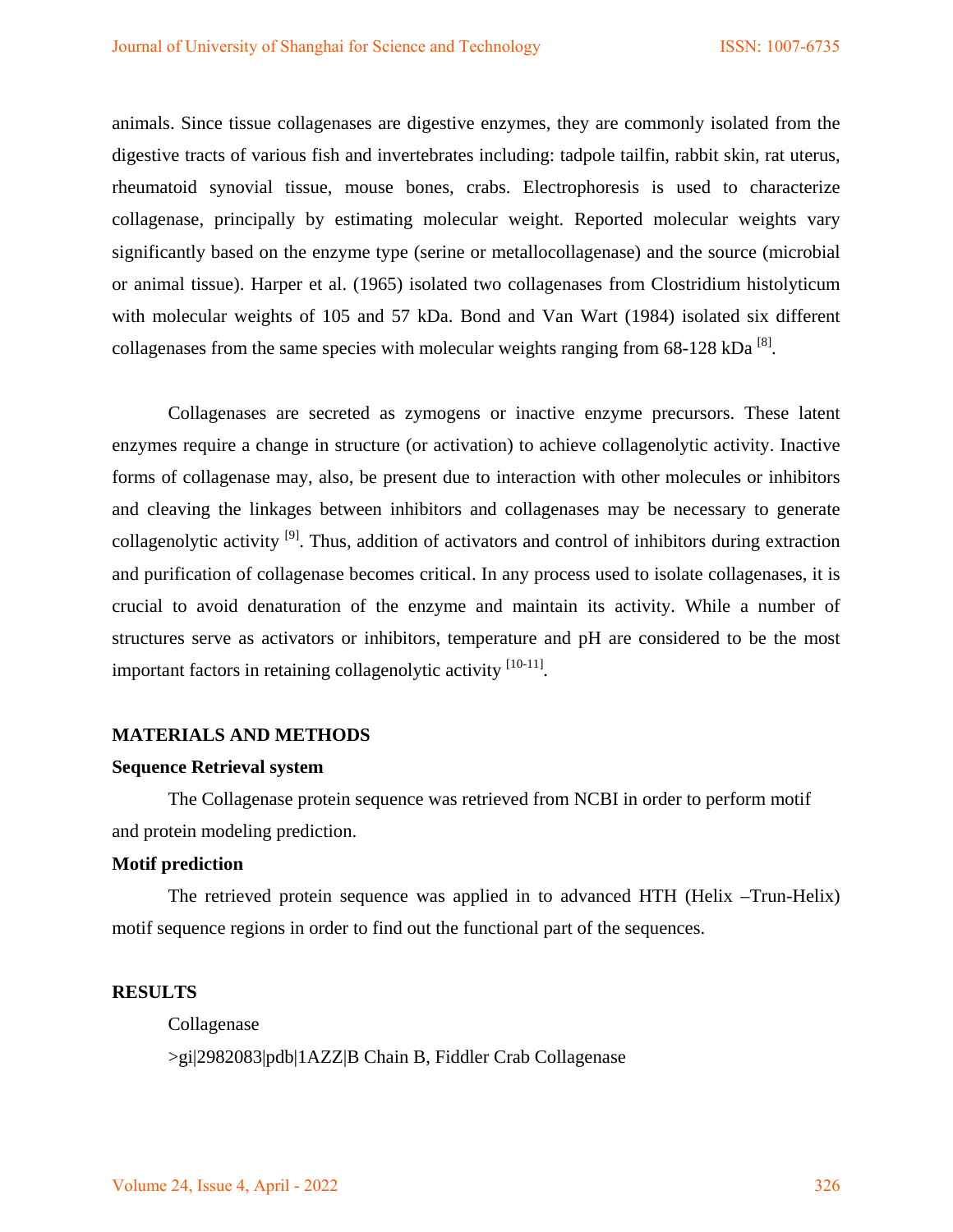# **Protein modelling**

The Identified motif sequence was applied into the Protein Modelling Server. (The amino acids Protein sequence was converted into 3D structure). Protein structure prediction The predicted 3 Dimensional structure was viewed with the help of advanced molecular visualization tools such as Discovery Studio Software.

```
IVGGVEAVPNSWPHQAALFIDDMYFCGGSLISPEWILTAAHCMDGAGFVDVVLGAHNIREDEATQVTIQS 
TDFTVHENYNSFVISNDIAVIRLPVPVTLTAAIATVGLPSTDVGVGTVVTPTGWGLPSDSALGISDVLRQ 
VDVPIMSNADCDAVYGIVTDGNICIDSTGGKGTCNGDSGGPLNYNGLTYGITSFGAAAGCEAGYPDAFTR 
VTYFLDWIQTQTGITP
```
# **Motif Prediction Server**

# **Fig 1. The motif predictions of collagenase protein form fiddler crab**



# **Protein modeling**





Hydrophobic yellow1 ala,val,phe,pro,met,ile,leu polar pink ser, thr, tyr, his, cys, cyss, asn, gln, trp,gly charged (+) blue lys,arg charged(-) red asp,glu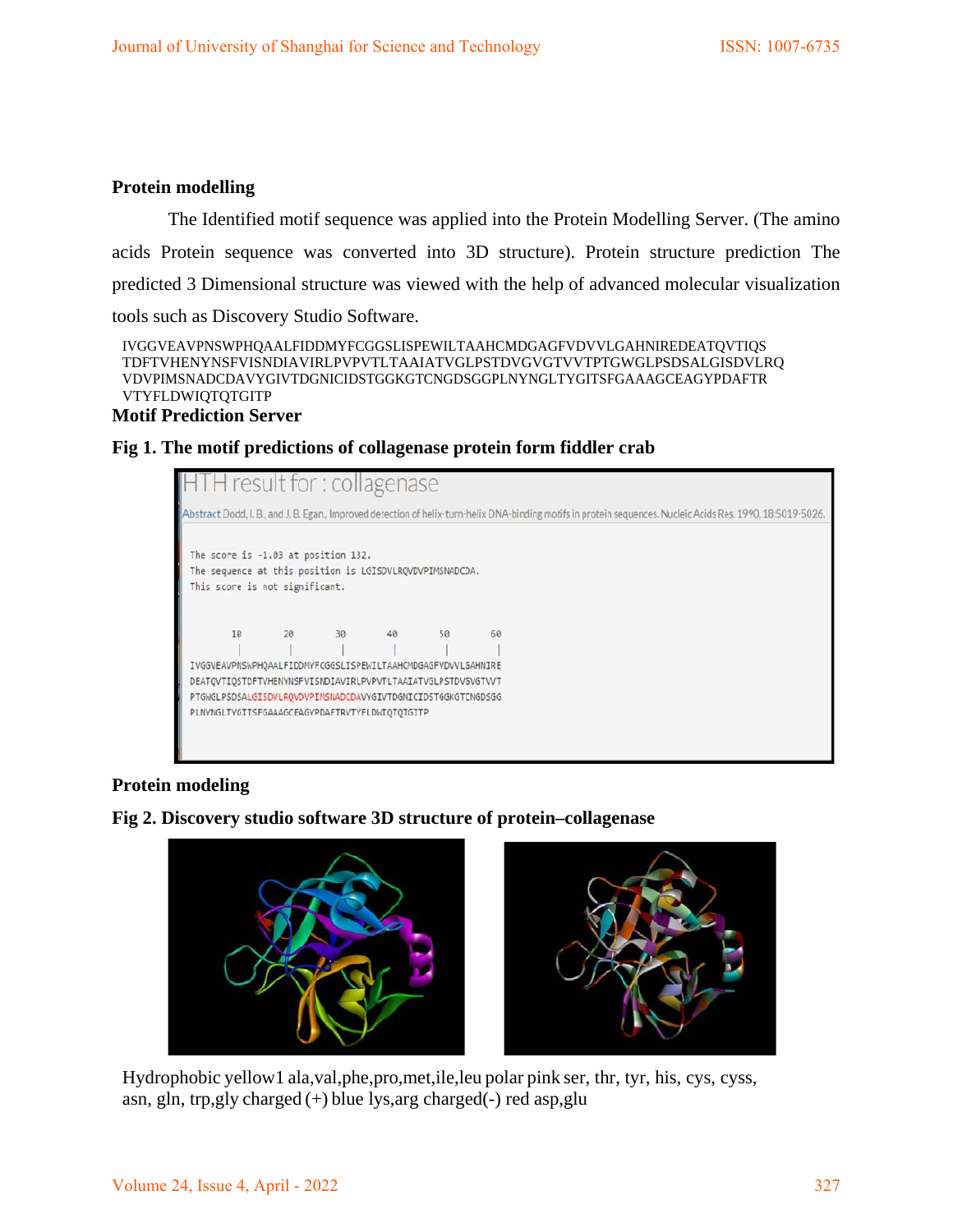# **DISCUSSION**

In this research work we focus on protein motif based structure prediction using Bioinformatics tools. We retrieved the collagenase protein sequence and applied it into GYM motif server in order to identify the functional part of the protein sequence. The Helix-Turn-Helix (HTH) motif is one of the best studied motifs in proteins. Proteins with such motifs are usually transcription factors. They bind to DNA and affect the function of RNA polymerase, thus regulating the gene expression. It is found that the HTH motifs of these proteins are responsible for binding with DNA. Fig (1) shows the GYM motif prediction sequence. Detecting motifs including HTH motif has become an important issue in biochemistry. The most widely used methods are statistically based profile methods, with Dodd & Egan (DE) method being the most popular used for detecting HTH motif. The program also gives some comparisons on these two methods. The 3D structure was predicted using Cph model server. The collagenase protein sequence was converted into 3D structure. Fig (2) here we have given notes on the applications of CPh model server. CPHmodels-3.0 is a web-server predicting protein 3D-structure by use of single template homology modeling. The server employs a hybrid of the scoring functions of CPHmodels-2.0 and a novel remote homology-modeling algorithm. A query sequence is first attempted modeled using the fast CPHmodels-2.0 profile-profile scoring function suitable for close homology modeling. The new computational costly remote homology modeling algorithm is only engaged provided that no suitable PDB template is identified in the initial search. CPHmodels-3.0 was benchmarked in the CASP8 competition and produced models for 94% of the targets (117 out of 128), 74% were predicted as high reliability models (87 out of 117). These achieved an average RMSD of 4.6. When superimposed to the 3D-structure. The remaining 26% low reliably models (30 out of 117) could superimpose to the true 3D-structure with an average RMSD of 9.3. These performance values place the CPHmodels-3.0 method in the group of high performing 3D-prediction tools. Beside its accuracy, one of the important features of the method is its speed. For most queries, the response time of the server is less than 20 minutes. After the prediction of the protein structure, we find out the molecular protein binding sites using Discovery studio software and Mol soft software. All the above results were discussed.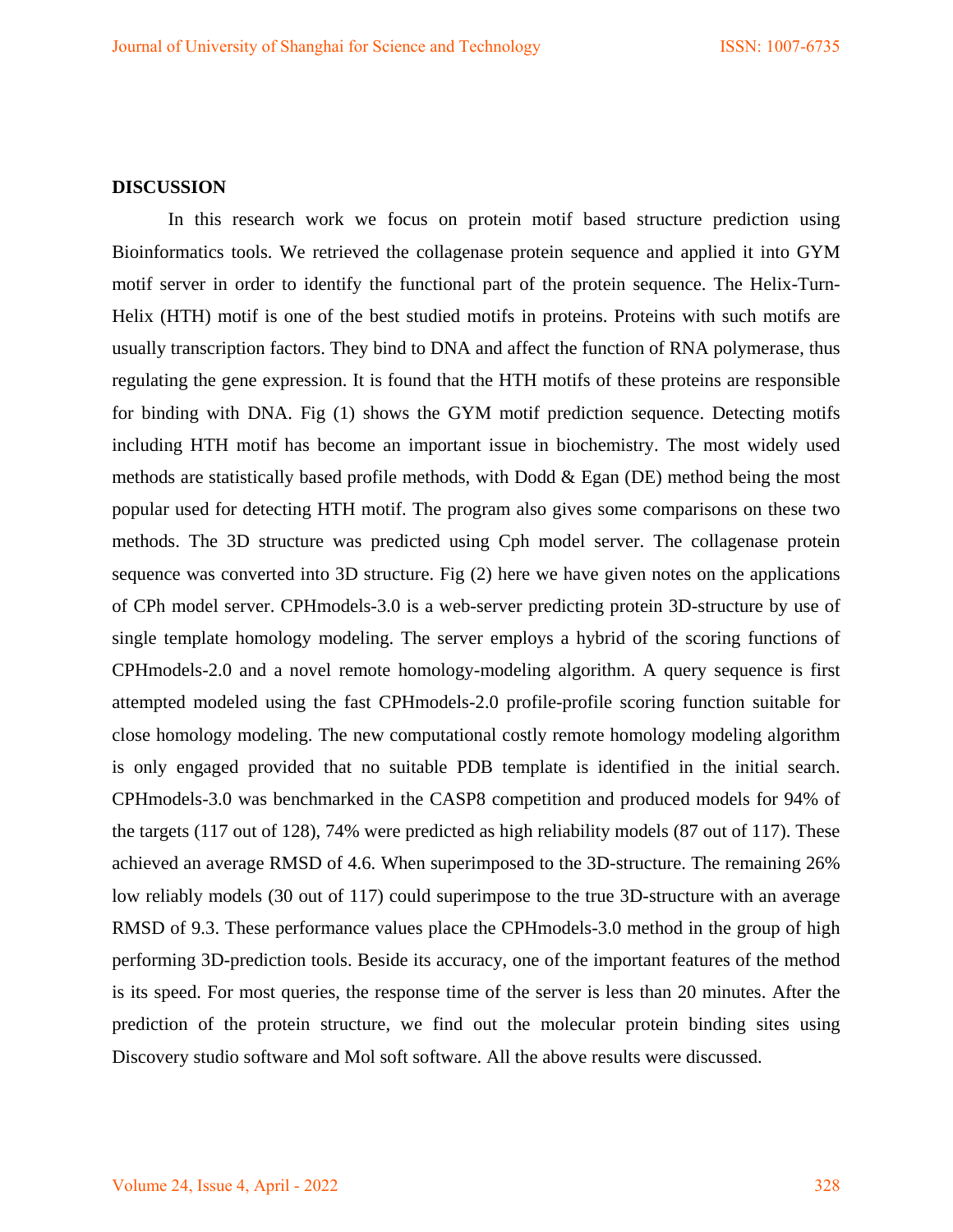## **CONCLUSION**

Comparative ("homology") modeling approximates the 3D structure of a target protein for which only the sequence is available, provided an empirical 3D "template" structure is available with >30% sequence identity. Homology modeling can produce high-quality structural models when the target and template are closely related, which has inspired the formation of a structural genomics consortium dedicated to the production of representative experimental structures for all classes of protein folds. We perform motif sequence based structure prediction in the collagenase protein (fiddler crab). A comprehensive study of gene may be further used in research.

# **AKNOWLEGEMENT**

None.

#### **CONFLICT OF INTERESET**

No conflict of interest.

#### **REFERENCES**

- 1. Abe S and Nagai Y. Interaction between tadpole collagenase and human  $\alpha$ 2- macroglobluin. *Biochimica Biophys. Acta*, 1972, 278, 125-132. DOI: 10.1016/0005- 2795(72)90113-4
- 2. Barrett AJ, Graham KC, Molly AB and Ursula T. A continuous fluorimetric assay for clostridial collagenase and Pz-peptidase activity. *Biochem. J.*, 1989, 260, 259-263.
- 3. Callaway JE, Garcia JA, Hersh CL, Yehand RK, Gilmore-Hebert M. Use of lectin affinity chromatography for the purification of collagenase from human polymorphonuclear leukocytes. *Biochemistry*, 1986, 25, 4757-4762. DOI:10.1021/bi00365a00
- 4. Delaissè JM, Eeckhout Y, Sear C, Galloway A and McCullagh K *et al*., 1985. A new synthetic inhibitor of mammalian tissue collagenase inhibits bone resorption in culture. *Biochem. Biophys. Res. Commun*., 1985, 133, 483-490. DOI: 10.1016/0006- 291x(85)90932-5